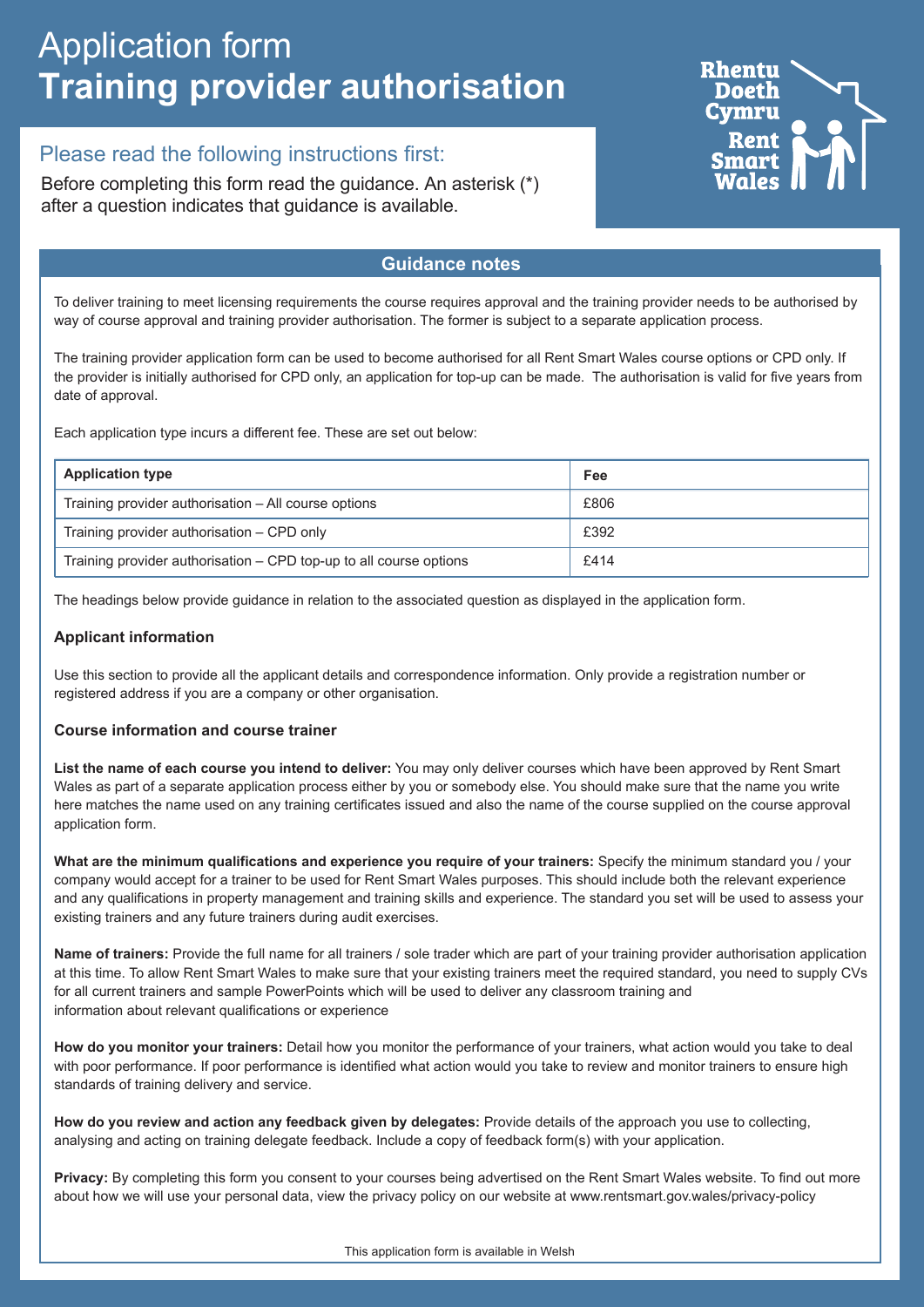| <b>Applicant information</b>                                                                                                                              |                                                                                                                                                                             |  |
|-----------------------------------------------------------------------------------------------------------------------------------------------------------|-----------------------------------------------------------------------------------------------------------------------------------------------------------------------------|--|
| Sole trader/<br><b>Company name</b>                                                                                                                       |                                                                                                                                                                             |  |
| Correspondence<br>address                                                                                                                                 |                                                                                                                                                                             |  |
| <b>Registered</b><br>address                                                                                                                              |                                                                                                                                                                             |  |
| <b>Registration number</b>                                                                                                                                |                                                                                                                                                                             |  |
| <b>Website</b>                                                                                                                                            |                                                                                                                                                                             |  |
| <b>Contact details</b>                                                                                                                                    | <b>Office</b><br>Key contact name<br>Phone number<br>Role<br>Email<br>Phone number<br>Email                                                                                 |  |
|                                                                                                                                                           | <b>Course information and course trainer</b>                                                                                                                                |  |
| What type of training<br>provider authorisation<br>are you applying for?                                                                                  | CPD only<br>All course options<br>Top-up from CPD to all course options                                                                                                     |  |
| Are you applying<br>for course<br>approval?                                                                                                               | Yes<br>Enter the name of the organisation and the name<br>List the name of each course(s)<br>No<br>of the course(s) you are proposing to deliver.<br>you intend to deliver* |  |
| <b>Where the</b><br>application is not<br>for an individual,<br>list the minimum<br>qualifications and<br>experience you<br>require of your<br>trainers?* | If your course is delivered online, include access to the online facility (i.e. URL and passcode if relevant).                                                              |  |
| Name of trainer(s)<br>or sole trader*                                                                                                                     |                                                                                                                                                                             |  |
| How do you<br>monitor your<br>trainers*                                                                                                                   |                                                                                                                                                                             |  |
| <b>Explain how you</b><br>ensure the content<br>of your course(s) is<br>up to date and<br>relevant in Wales                                               |                                                                                                                                                                             |  |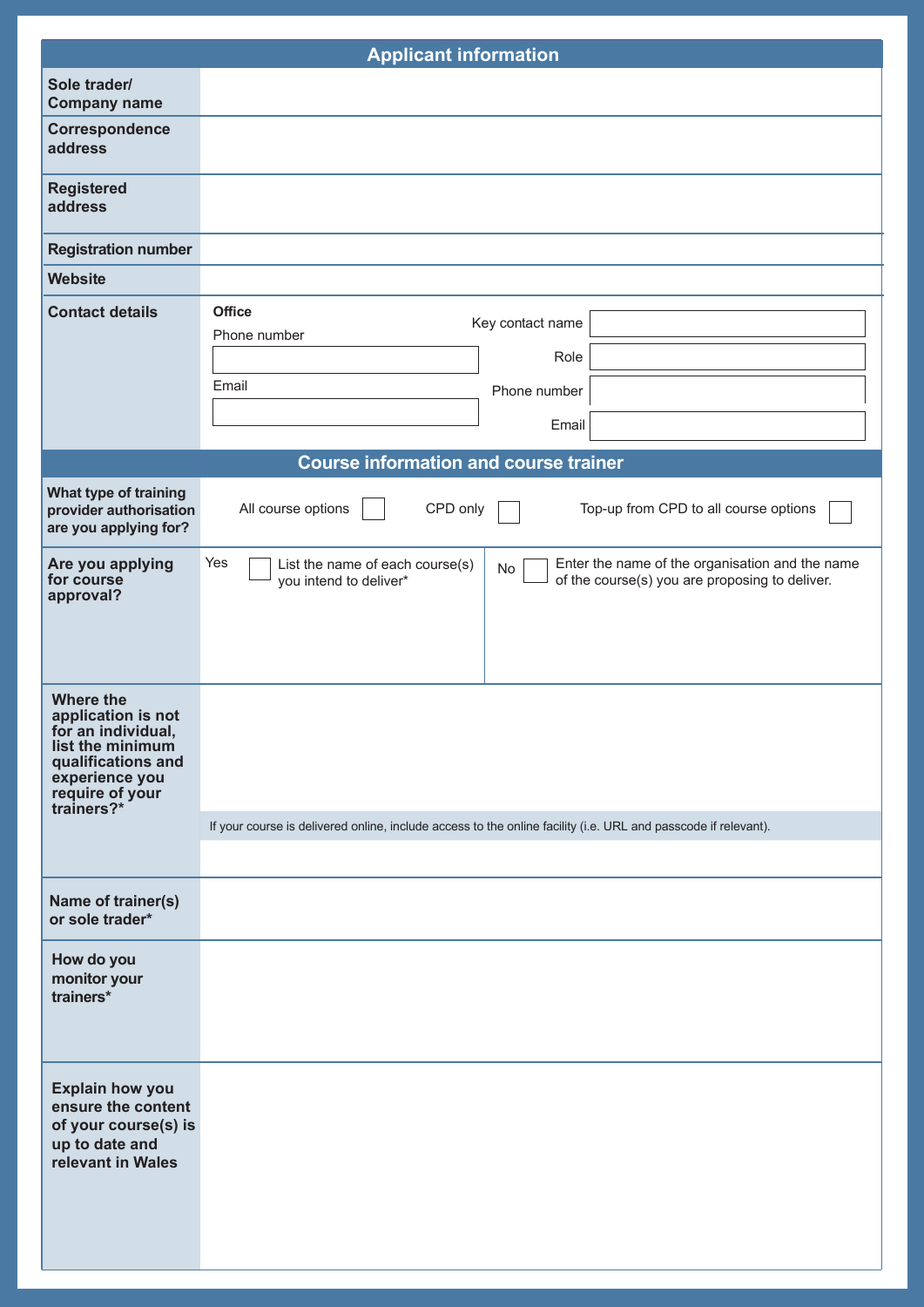| Do you currently<br>deliver training to<br>landlords / agents<br>in the UK?                                                                                                                                       | If yes, provide details (this should include course titles, duration, frequency and<br>No<br>Yes<br>number of delegates)                                                                                                                                                                                                                                                                                                                                       |
|-------------------------------------------------------------------------------------------------------------------------------------------------------------------------------------------------------------------|----------------------------------------------------------------------------------------------------------------------------------------------------------------------------------------------------------------------------------------------------------------------------------------------------------------------------------------------------------------------------------------------------------------------------------------------------------------|
| How do you review<br>and action any<br>feedback given by<br>delegates?*                                                                                                                                           |                                                                                                                                                                                                                                                                                                                                                                                                                                                                |
|                                                                                                                                                                                                                   | Standard conditions for training provider authorisation                                                                                                                                                                                                                                                                                                                                                                                                        |
|                                                                                                                                                                                                                   |                                                                                                                                                                                                                                                                                                                                                                                                                                                                |
|                                                                                                                                                                                                                   | 1. Your authorisation allows you and/or your company to deliver only the course(s) named on your application form which will be approved<br>under Part 1 of the Housing (Wales) Act 2014.                                                                                                                                                                                                                                                                      |
| of Rent Smart Wales.                                                                                                                                                                                              | 2. You can only deliver the course(s) named on your application under the name of the approved training provider stated on your application.<br>This authorisation does not allow you to outsource the delivery of the course(s) to any other organisation without the expressed authorisation                                                                                                                                                                 |
|                                                                                                                                                                                                                   | 3. The Rent Smart Wales branding must be used in accordance with the brand guidelines at all times.                                                                                                                                                                                                                                                                                                                                                            |
|                                                                                                                                                                                                                   | 4. You must implement the validation method strictly in accordance with the requirements of the course approval issued under Part 1 of the<br>Housing (Wales) Act 2014. Any changes to the validation method must be agreed with Rent Smart Wales prior to implementation.                                                                                                                                                                                     |
|                                                                                                                                                                                                                   | 5. You must update presentation slides and training delivery to reflect significant changes made to the approved course syllabus immediately.                                                                                                                                                                                                                                                                                                                  |
|                                                                                                                                                                                                                   | 6. The minimum experience and qualifications set out in your application must be maintained for all trainers employed by your company who<br>deliver Rent Smart Wales approved courses.                                                                                                                                                                                                                                                                        |
|                                                                                                                                                                                                                   | 7. Only the trainers listed on your application are authorised to deliver the Rent Smart Wales approved training courses. RSW must be notified<br>if any trainers cease to deliver the course(s). The addition of new trainers is subject to Rent Smart Wales approval; until such approval has<br>been granted new trainers cannot deliver training course(s).                                                                                                |
| applicable offences is as follows:                                                                                                                                                                                | 8. All trainers (and all persons associated with the organisation/company) need to be fit and proper. If a trainer or anyone they are associated<br>with or formally associated with has unspent convictions such as those listed below, Rent Smart Wales must be made aware. A list of                                                                                                                                                                        |
| Offences Act 2003                                                                                                                                                                                                 | (a) committed any offence involving: fraud and other dishonesty; violence, firearms or drugs; any offence listed in Schedule 3 to the Sexual<br>(offences attracting notification requirements);                                                                                                                                                                                                                                                               |
|                                                                                                                                                                                                                   | (b) practised unlawful discrimination or harassment on the ground of any characteristic which is a protected characteristic under section 4<br>of the Equality Act 2010, or victimised another person contrary to the Act, in or in connection with carrying on of any business.<br>(c) contravened any provision of the law relating to housing or landlord tenant such as: unlawfully evicted a tenant; been refused a licence                               |
|                                                                                                                                                                                                                   | or selective licence under the Housing Act 2004; had a licence revoked for breach of any conditions under the Housing Act 2004; been<br>subject to a Management Order under the Housing Act 2004; failed to comply with a Housing Notice (requiring works etc.) served by a<br>local authority; been subject to complaints from tenants or other sources, regarding serious or repeated breaches of the conditions of a<br>licence under the Housing Act 2004. |
|                                                                                                                                                                                                                   | In addition, you and/or your organisation must obtain the necessary assurances from all of your trainers, who are landlords of properties in<br>Wales, that they will run their properties in accordance with all relevant legislation and the Rent Smart Wales Code of Practice.                                                                                                                                                                              |
| 9. You must provide quarterly figures for the total number of agents and/or landlords who have completed the course(s) named on your<br>application within 28 days of the request being made by Rent Smart Wales. |                                                                                                                                                                                                                                                                                                                                                                                                                                                                |
|                                                                                                                                                                                                                   | 10. You and/or your organisation agree to be audited by Rent Smart Wales as stipulated by section 10 of The Regulations of Private Rented<br>Housing (Training Requirements) (Wales) Regulations 2015.                                                                                                                                                                                                                                                         |
|                                                                                                                                                                                                                   |                                                                                                                                                                                                                                                                                                                                                                                                                                                                |
|                                                                                                                                                                                                                   | You have the right to make representations regarding the conditions proposed to be attached to any authorisation given. Please tick one:                                                                                                                                                                                                                                                                                                                       |
| No representations to make                                                                                                                                                                                        | Representations included with application<br>Representations to be submitted within 14 days                                                                                                                                                                                                                                                                                                                                                                    |
| <b>Print Name</b>                                                                                                                                                                                                 | Date                                                                                                                                                                                                                                                                                                                                                                                                                                                           |
| Signature                                                                                                                                                                                                         |                                                                                                                                                                                                                                                                                                                                                                                                                                                                |